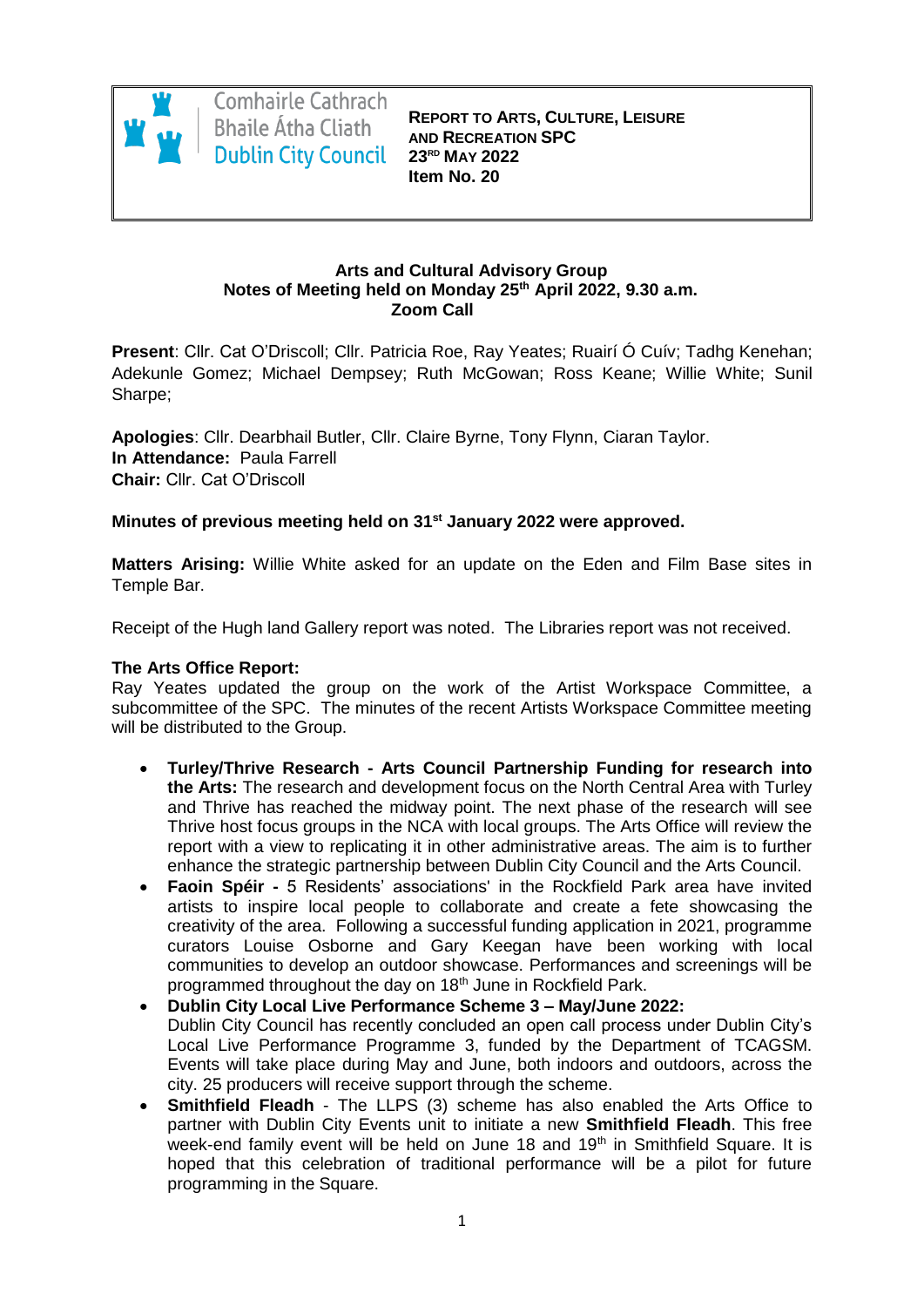- **International Literature Festival Dublin** recently announced the full line-up of events for the  $25<sup>th</sup>$  Anniversary edition which will run from 19-29 May. The new festival home will be a Literary Village which will be set up in Merrion Square Park. The festival will present a programme of over 150 events featuring a diverse mix of 175 authors, creatives, and performers from over 30 countries.
- **Musictown 2022 May 6th – 15th:** This year's sees an eclectic mix of musical styles and experiences for a family-friendly event of storytelling and music making.
- **Sing a Song of Docklands** The City Arts Office, supported by Creative Ireland, are in the process of commissioning musicians, composers and writers living or working in Docklands to co-write a song that celebrates their neighbourhood. Following two rounds of an open application process artists and community organisations have been successful for East Wall and Sheriff Street/ North Wall. Each area will ultimately perform collectively in an event proposed for October 2022.
- **Creative Places:** With support from the Arts Office, the Area Office and local organisations with Elected Members, Sphere 17 secured 150k per year for three years from the Arts Council to build a programme of Arts Practice and Participation in Darndale under the guidance of artistic Director Muirne Bloomer. The Arts Office is currently supporting the Artistic Director to develop an evaluation strategy for the 3 year Creative Places Darndale initiative and generate plans for sustainability.
- **Artane Place** (formerly Butterly Park): Over 45 people attended two open days for 10 more units in Artane Place that have been negotiated between Xestra and the Arts Office. It is expected that at least 10 artists and/or collectives will occupy these units. The process is expected to be completed by August 2022.

## *Public Art*

## **Proposals for Permanent Art: Dartmouth Square Public Sculpture:**

- The Upper Leeson Street Area Residents Association (ULSARA) has approached Dublin City Council with an offer by Carmencita Hederman, former Lord Mayor of Dublin, to provide funding towards a sculpture in Dartmouth Square Park to celebrate the life of Lafcadio Hearn (1850-1904) who lived on Leeson Street as a boy. The Embassy of Japan have expressed an interest to participate in the project. In accordance with the Dublin City Council public art procedures, approval was sought from the ACAG to proceed with this commission in partnership with ULSARA. It was unanimously agreed to support this proposal.
- **Dublin City Public Art Programme: Strand 2 – Art:** Thirty six proposals were received under Strand 2 open-call. Three artists' proposals were short-listed for stage two of this commissioning process. The final selection panel met on the 14<sup>th</sup> of April and agreed by consensus that none of the proposals was ready for commissioning. The artists will be offered a fee to undertake Research and Development to see if they can address unresolved issues relating to their proposals. The selection panel will convene to assess the reports provided by the artists.

**Strand 3 – City - Dublin Docklands Light Commission:** The Arts Office and Dublin Docklands with funding from Fáilte Ireland, are working on commissioning a permanent light installation for City Quay. The selection panel open call two stage competition selected a proposal titled *Pulse* by artist Alva Gallagher. Dublin City Council has been liaising with the artist and her technical team to undertake site investigations so that the final proposal can be signed off on and contracts agreed. It is intended that the installation will be in place by the end of December, 2022.

 **Temple Bar Square -** In December 2021, Dublin City Council Engineering and Environment Department allocated €23,000 to commission a permanent artwork as part of the redesign of Temple Bar Square. The selection panel including City Councillors from the Temple Bar Cultural Trust, City Officials from the Engineering and Environment Department and Arts Office and one external art expert selected visual artist Isabel Nolan. This commission will be integrated into the design and construction of the new square.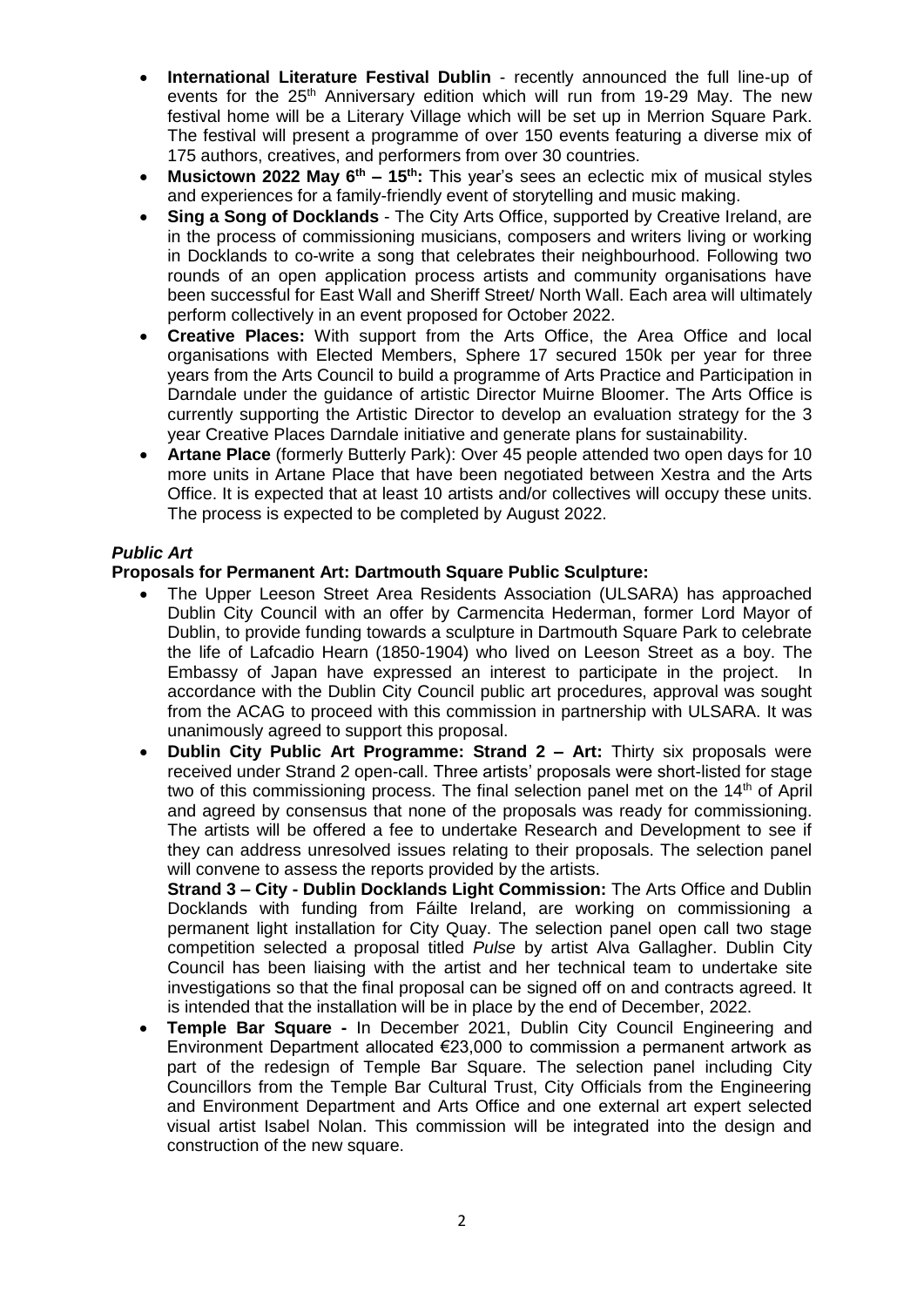- **Portrait of Kathleen Clarke -** The commissioned artist Gareth Reid is working on the portrait of Kathleen Clarke. Quotations have been sought to install the work in the Council Chamber in time for the official launch on September 28<sup>th</sup> 2022, the 50<sup>th</sup> anniversary of Kathleen Clarke's death. Dublin City Council is commissioning a film documentary about the portrait commission.
- **Monument to the Women of the Revolutionary Decade -** The Working Group established to oversee the commissioning of the new monument to the Women of the Revolutionary Decade (1913-1923) is meeting every six weeks to oversee the project to commission a monument for O'Connell Street. Work is ongoing in defining the brief for what will be an open call competition for this significant commission.
- *Art Collection in the Civic Offices* Facilities Management engaged professional art auctioneers to undertake a valuation of all the artworks on display in the Civic Offices. This valuation has been completed.

# **Hugh Lane Gallery Report:**

Michael Dempsey reported that visitor numbers to the Gallery have been growing steadily since reopening. The total figures for March was **11,923,** which is **82%** of pre-Covid visitor numbers. Q1 visitor numbers were 27,358**.**

- **Collections: Studio and State: The Laverys and the Anglo-Irish Treaty,** continues at Collins Barracks to November 2022. The gallery's collection of portraits of Treaty signatories from the centrepiece of the exhibition alongside historic objects and documents from the NMI collections
- **Corot and Constable: Landscape Pioneers:** This display celebrates the return of *Avignon from the West* (pictured) by Jean-Baptiste-Camille Corot, which is one of the paintings from the Sir Hugh Lane Bequest shared with the National Gallery, London. **Patrick Graham** - one of Ireland's most respected contemporary painters continues until 10th July 2022
- **Forthcoming Exhibitions: Re-Discover Eva Gonzales - 1 st June-18th September 2022.** This is the first joint exhibition organised by the National Gallery London and HLG as a result of the new Sir Hugh Lane Bequest Agreement (February 2021).
- **Education: Partnership with Mother Tongues -** Is a new pilot cultural mediation programme in partnership with Mother Tongues. This collaborative project is facilitated by artist Nasrin Golden and Cultural Mediator Siber Habib.
- **Portrait of a Nation: Art, Politics and the Anglo-Irish Treaty -** is a significant conference organised jointly by the education departments of the Hugh Lane Gallery and the National Museum of Ireland and aims to explore the intersection between art and politics in the context of the birth of the new Irish state.
- *NEIC Try it Out!* **–** a programme of discussions about sketching, art and printmaking as part in collaboration with the NEIC. Children from St Lawrence O'Toole and Gardiner Street primary schools are visiting the gallery and participating in artist-led workshops exploring artworks in the Gallery's collection.
- **Art and the Outdoors: Photography and Urban Living Landscapes:** Led by artist Helena Gouveia Monteiro, this is a project of practical art classes with students from St Beneavin's, Finglas; Youthreach, Parnell Square; as well as adults from the CDETB
- **Bloomsday -** Artist Amanda Coogan is performing a new work which will be performed by the artist at the Hugh Lane Gallery on Bloomsday 16 June.
- **Hugh Lane Gallery and Create Socially engaged / collaborative arts commission -** In 2022-24 the Hugh Lane Gallery's education department and *Create*, are partnering on a socially engaged / collaborative arts commission focusing on cultural diversity. A call out for this commission will take place in May 2022.
- **Upcoming programmes:** In addition, upcoming programmes include Drawing Day, Cruinniú na nÓg, *Re-discover Eva Gonzales*, Summer camps for children and teenagers, Summer School, adult education, art talks and art appreciation courses.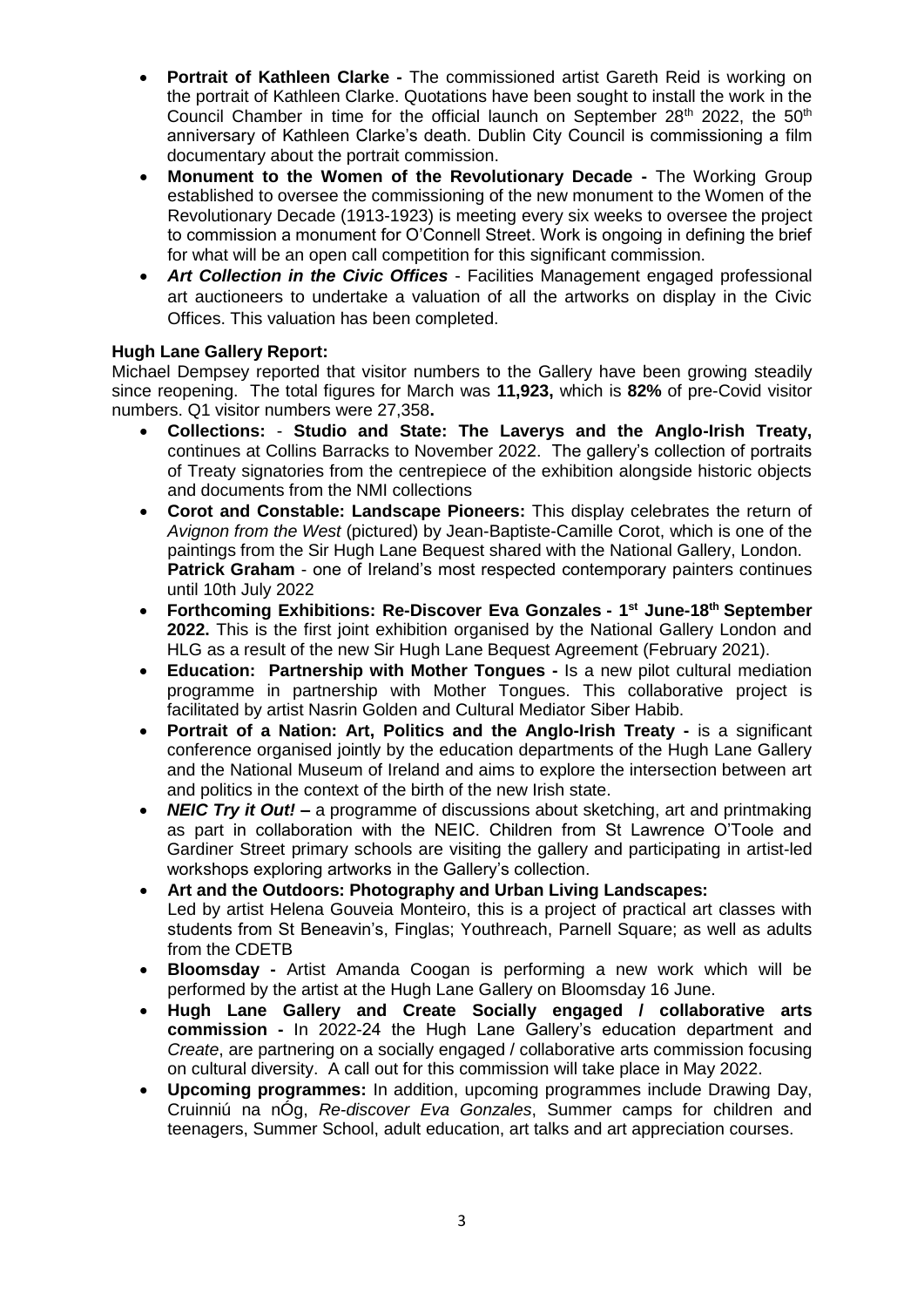With regard to the enquiry from WW about Eden and Filmbase, RY confirmed that Temple Bar Cultural Trust has taken on the 'meanwhile' or temporary use of these premises. Eden is currently not in a good state of repair and will need substantial refurbishment. It is hoped that following its renovation an open day will be held and applications sought with a view to it being used in the short-term as an artistic space. Meanwhile use can be availed of for 6 months however with regard to its long term use, capital funding will be required for its conversion in to longer term use which is envisaged to be in place by the end of 2023.

Film Base was confirmed as being in a good state of repair. It is a large, clean space which also has office spaces on the 1<sup>st</sup> floor. An Open Day will be held by the end of June with a view to having a first round of applications to be assessed by an independent panel. This would be followed by a second round of applications with a view to the building being licenced to use for 1 year initially an up to 3 years potentially. This space can be used as an artistic hub or head office. All potential artistic uses will be considered by the panel.

WW was pleased with the progress reported on both Eden and Filmbase and enquired as to whom the contact person in TBCT is going forward. Ray confirmed that John Bourke and Richard Shakespeare are the contact points for TBCT. In response to a question by Adekunle Gomez about the Crown Alley premises on Fleet Street, WW confirmed that this building is in use and is owned by Eir. WW also welcomed the recent tender announcement for the feasibility study of a 500 seat venue in Dublin city and added that the process for the Chatam Row building should have been a public one.

Sunil Sharpe noted that the process of instigating Meanwhile use was lengthy. He enquired what process the College of Music went through and if this could be replicated for other organisations too. Ray confirmed that this building did not fall under the remit of the Arts Office or Dublin City Council and he was not aware of the process around its use. SS asked if the City Council could purchase permanent sound technology for use in Meeting House Square Temple Bar. RY confirmed that this request can be tabled.

Cllr. Roe welcomed the update on Eden and Film Base asking what time frame is envisaged for the completion of Eden and suggested that the process involved in the creation of temporary and longer term use for these premises could act as a template going forward. RY confirmed that the exact date for the completion of Eden was dependent on the how soon the maintenance issues being carried out by TBCT were complete. The aim is for it to be cleaned out by the end of June with a view to it ultimately being used as a well-managed arts space. It would be desirable for a co-design process to be utilised with tenants of Temple Bar in terms of its long term use.

Ross Keane spoke about the barriers that are contributing to preventing people from visiting Temple Bar the city centre such as anti-social behaviour, the lack of suitable venues and vacant buildings. He suggested that Meeting House Square needs a dedicated manager and that the time to tackle the problems related to the site is now, reiterating that the city is in trouble culturally. With regard to the use of Film Base he asked if the process would be transparent or if, following the application process, the City Council could offer the building to another party. RY confirmed that as a city official he is putting a process for the use of Film Base in place. If however he received instruction to change course on this he would be obliged to carry out it out and would report any such development to the ACAG. He hopes that a proposal for its use would be in by end of summer 2022. A solution based collaborative approach to fulfilling the goal of it being up and running by 2023 is desirable.

With regard to the Bridgefoot street site, RY confirmed that the feasibility study had been completed. Capital funding will now be sought. It remains a city owned building. A codesign process will get underway between artists and local residents for the design of the site and a manager will be sought to execute the project in due course.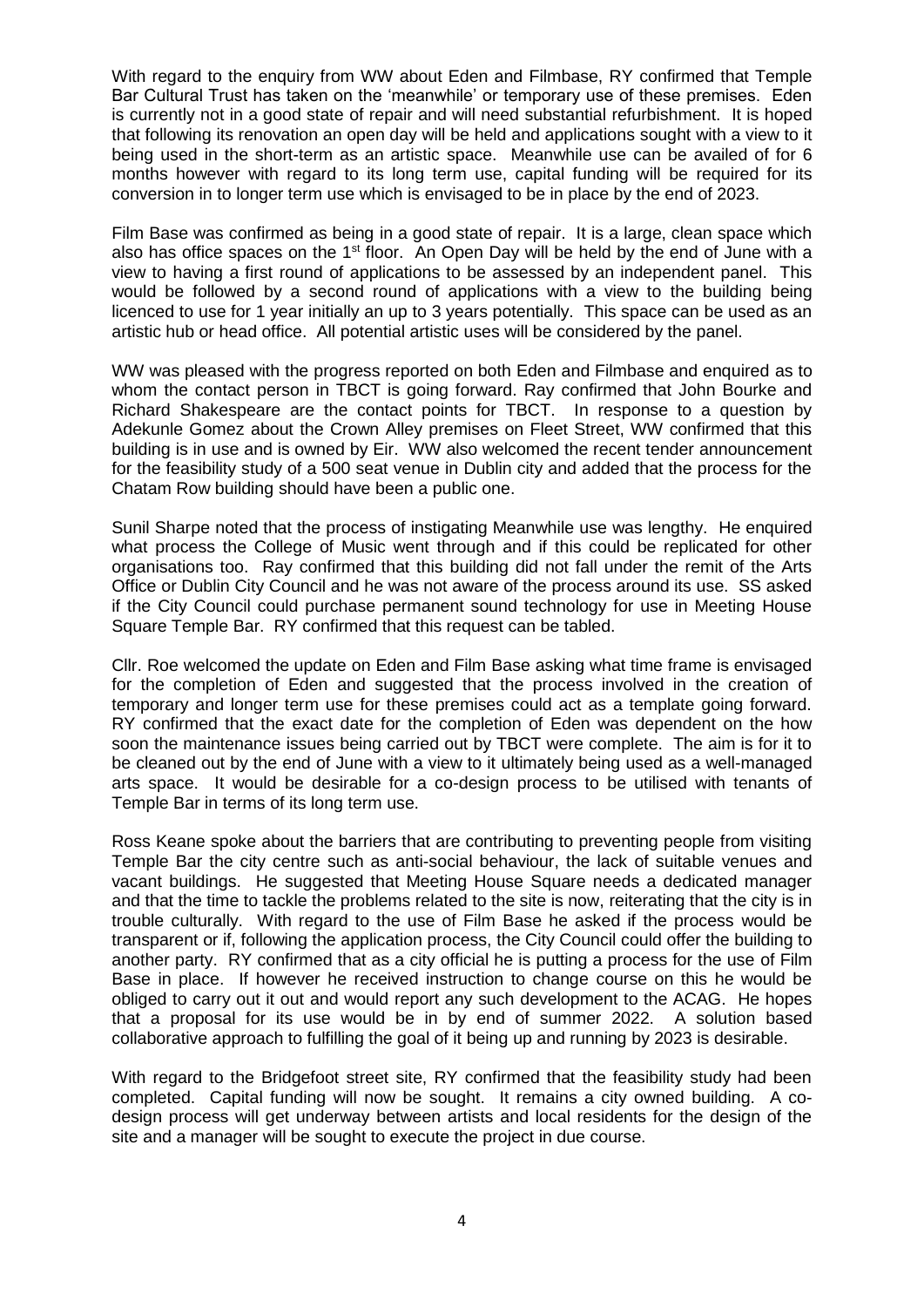Ruth McGowan spoke of the needs of the city and of artists and the urgency with which these needs should be addressed. She enquired if a framework for the temporary use (in the form of Pop-Up shops at a weekly rate) of buildings before its Meanwhile use is confirmed could be created. RY confirmed he would support this concept and asked that Ruth make a proposal in this regard to Mary Conway in the Planning Office. Cllr. O'Driscoll confirmed that she will also bring a motion for a framework for temporary use of buildings to the Chair of the Strategic Planning Committee. WW confirmed that he can also do this. Cllr. O'Driscoll also said that she would talk to Cllr. Clare Byrne who sits on the TBCT with a view to looking at the city as a whole.

In respect of an enquiry from WW about occasional non-commercial use of the Round Room in the Mansion House, RY confirmed that it was not possible as the space has been tendered out to a commercial operator with the oversight of the city. WW can follow this up with Tony Flynn should more information on it be required. Tadhg Kenehan also suggested that contact can be made with the Lord Mayor's office regarding the dates it has been allocated for its own use of the room.

Following an enquiry from Adekunle Gomez asking if Health & Safety and liability were part of the problems relating to numbers of vacant buildings in the city, Cllr. O'Driscoll confirmed that there were a myriad of obstacles and challenges relating to housing / vacant buildings and confirmed that a list of vacant buildings as well as the possible 'meanwhile' Meanwhile use of buildings will be looked at in upcoming ACAG meetings.

SS called for a more pro-active approach from the City Council regarding vacant buildings and also for an online resource for the public to use to report vacant buildings to be established saying that the ACAG should have access to a list of all vacant buildings in the city. He asked what had been achieved in this regard so far and called that a fast-track approach with deadlines in place be created in order to speed up the process. SS called for a cultural leader in the city in order that there be someone to report back to on this matter. He questioned what he sees as a conflict of interest of the head of the CRES section with the Planning and Properties section of the City Council.

In answer to questions from SS, RY said that some derelict buildings in the city are in private ownership. RY confirmed that the Parnell Square site development was under the remit of the Libraries. Mairead Owen and Brendan Teeling can be contacted for more information on this project. He also confirmed that Eden House on Eden Quay has been purchased by the Abbey Theatre as part of the development of the National Theatre. Cllr. Roe said that the vacant site register is not full and that current legislation is not strong enough to have a robust vacant site register. Referring to a motion tabled regarding the artist's studio spaces on Richmond Road, Cllr. Roe confirmed that it was unsuccessful.

#### **AOB**:

Cllr. O'Driscoll tabled a motion for discussion at the next ACAG in relation to the use of the cultural data of the city. Dublin City Culture Company have conducted a cultural audit of the city that fed in to the City Development Plan. This audit provides rich cultural data that can be used by other sections of the City Council. Cllr. O'Driscoll also referred to a presentation on cultural infrastructure and vacant buildings that was presented to the City Councillors. The Councillor will bring the presentation to the attention of the ACAG members as soon as possible.

A proposal has been made by City Councillors in relation to the use of retail establishments / sites on O'Connell Street. The current rules are in place since 2003 and require updating. Feedback will be sought from the public on the Dublin City Council online Hub. This will be circulated to members of the ACAG.